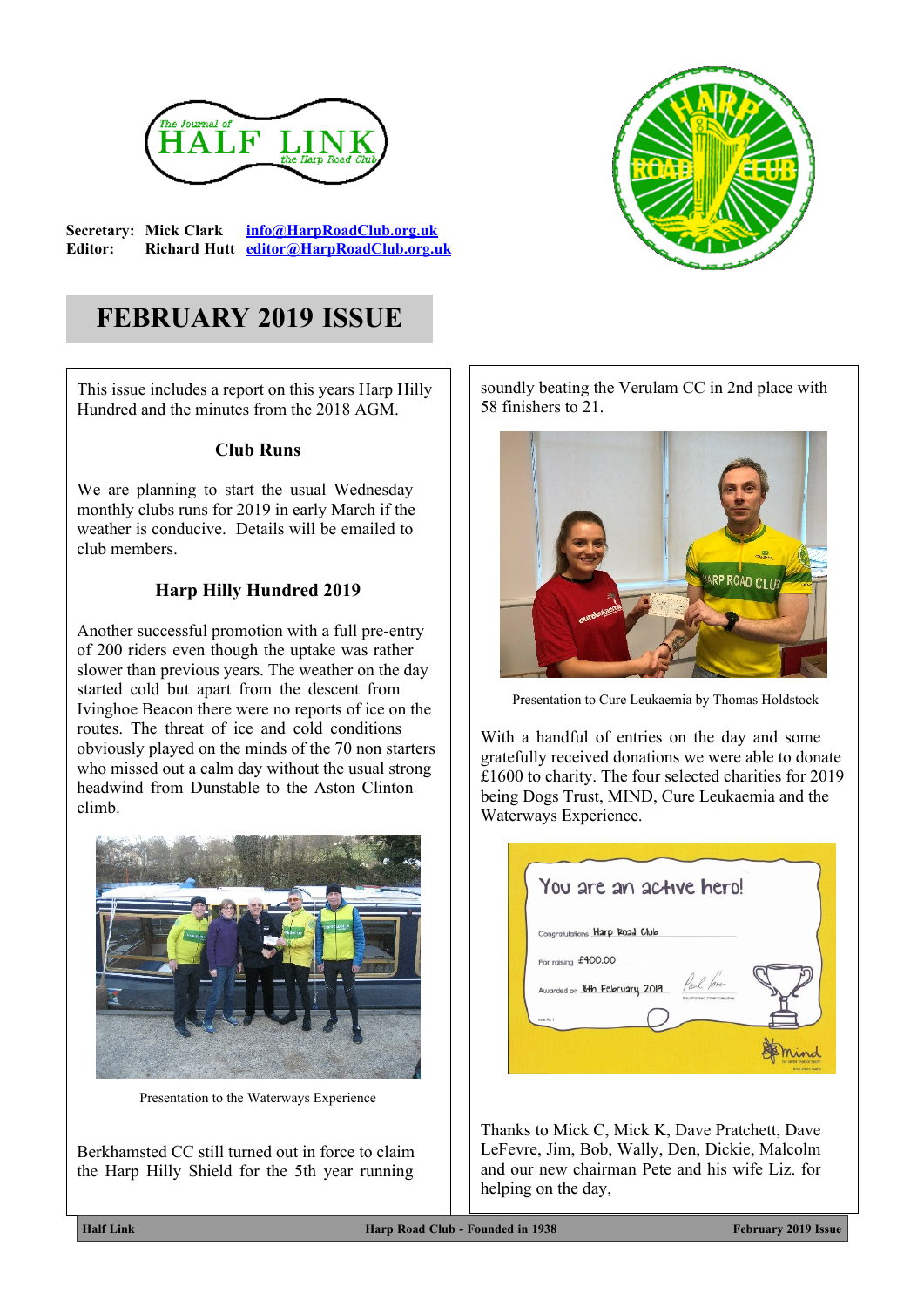#### **Minutes of Harp Road Club AGM held on Wednesday October 24th 2018 @ Blackwells, 10 Common Lane, Chipperfield, Kings Langley, WD4 9BS**

Present : Mick Clark (Secretary), Jim Williams (Chair), Richard Hutt (HHH organiser), Graham Holdstock (Treasurer) Dave Le Fevre, Bob Degavino, Dennis Fletcher, Richard Thwaites, Pete Coombs, Wally Warren, Mick Konopacki.

Apologies received from Andrew Hutt, Dave Pratchett, Phil Corley, Malcolm & Alison Putman.

Meeting commenced at 1400 hrs

1) Minutes of 2017 meeting. Read and approved with no matters arising.

2) Chair's review of the year. Copy attached. Jim wished to thank the Treasurer, Secretary & HHH organiser for their continuing hard work before standing down as Chair.

3) Financial Report. Harp RC has 21 members and with the HHH making £156 profit together with a donation from DBY, there was a surplus of £26.09 which culminates in a healthy total of £1331.06 in the account.

Graham reported he has been requested by our Bank to provide a copy of the club's constitution in order to maintain the account together with a validation request regarding our entity. If a copy of the constitution cannot be traced, then it will have to be re-written and Graham is exploring specimen wording via the internet for the basis of a replacement updated version. An EGM will have to be called to certify any redraft.

4) Affiliations: CTT subs have already been paid by Richard and WLC membership to continue via Jim as their Treasurer.

5) Promotions for 2019. HHH date is January 20th and entry fee will be increased to £12 in order cover predicted additional costs for insurance & food. Dunstable RC & Berkhamsted CC have shown interest in promoting events to cover clubs dropping out the 'Chiltern 100' series. Richard warned the meeting he was interested in taking over as North London CTT club events Secretary which would mean he would have little time to organise the entry side as one of the busiest times would be January and he couldn't give HHH full attention. Whilst he could deal with the signing on/off side, answering queries and taking online



entries would be too much and could hopefully be taken over by somebody else in the club. Mick C commented on the successful club-runs held this year and as always new venues were welcomed. If the weather looks favourable, rides would start in March 2019.

6) 2019 Officers appointments. Secretary, Treasurer & HHH organiser have all agreed to continue in their roles and Pete Coombs has agreed to take Jim's place as Chair. Mick C thanked Jim for all his hard work throughout the previous years.

7) Appointment of Auditors. Treasurer advised Mr. J.W.Keighley was willing to continue.

8) Charity donation(s). Pete Coombs has suggested a small donation to the Dog's Trust doing excellent work rehousing canines and Graham Holdstock gave a progress report on his son Thomas's ride across the States supporting Cure Leukaemia which the meeting thought a worthy cause to donate to.

It was agreed January  $1<sup>st</sup> 2019$  would be the cut-off date for further suggestions.

9) A.O.B. Celebrations for our 80th had a mixed response with the club ride from Redbourn proving successful but the ride thrown open to past members was disappointing with only three present despite an email sent to about a dozen for the ride from Haddenham. Decals have been bought and distributed but there's some left if anybody else is interested. Dave Pratchett's suggestion of a commemorative 80th year 'Half Link' was discussed but in view of lack of interest shown by past members and the amount of work which Richard would have to undertake in order produce copy, it was decided not to pursue this venture. Dave's other suggestion about more club runs was noted. It was agreed isn't a problem with any member suggesting a time/place to meet either mid-week or Sunday for a ride, just throw out and email and see what response you get.

There being no other business, meeting closed at 14.40 hrs